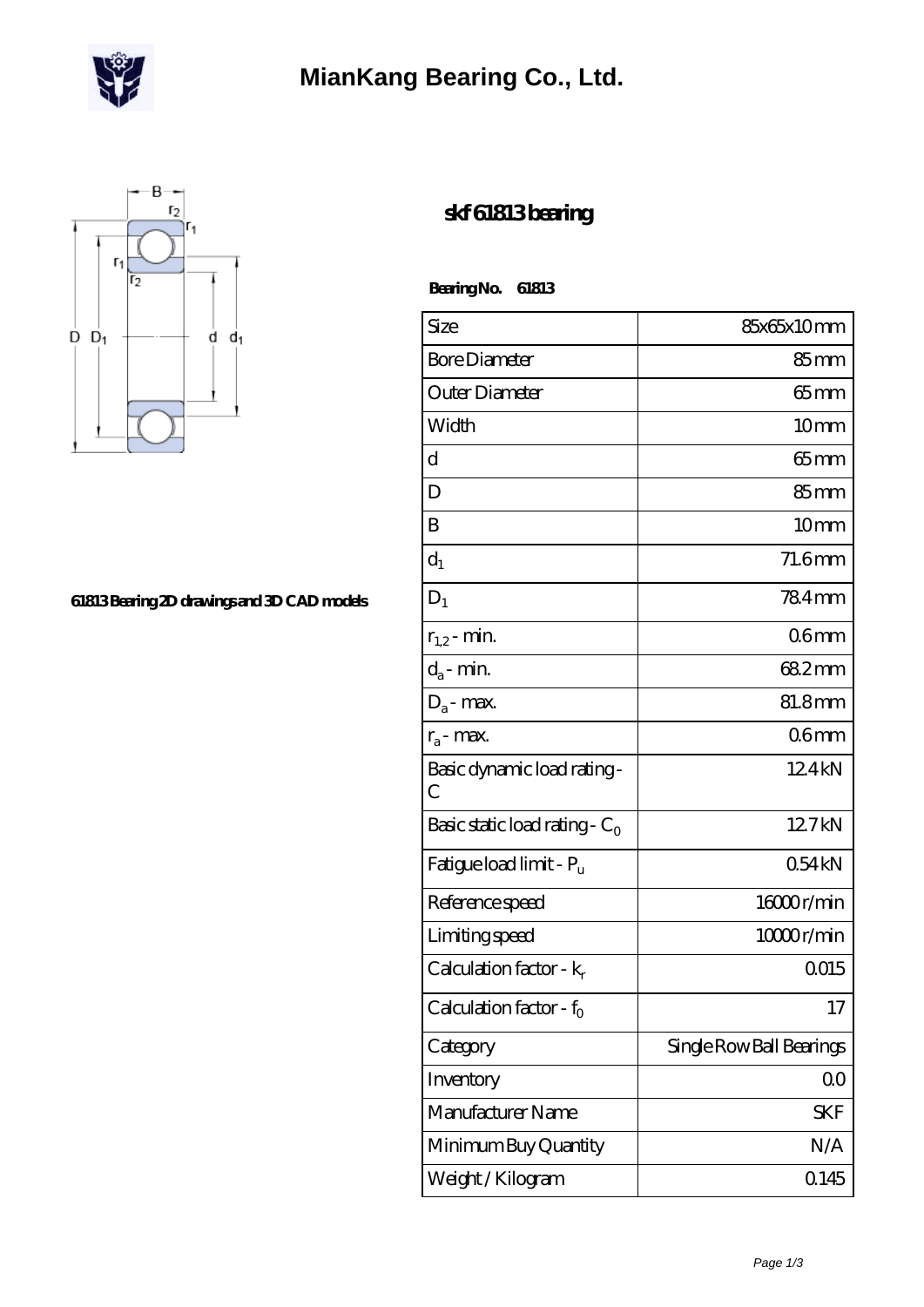

| Product Group                      | <b>BOO308</b>                                                                                                                                                                |
|------------------------------------|------------------------------------------------------------------------------------------------------------------------------------------------------------------------------|
| Enclosure                          | Open                                                                                                                                                                         |
| Precision Class                    | ABEC 1   ISO PO                                                                                                                                                              |
| Maximum Capacity / Filling<br>Slot | No                                                                                                                                                                           |
| Rolling Element                    | <b>Ball Bearing</b>                                                                                                                                                          |
| Snap Ring                          | No                                                                                                                                                                           |
| <b>Internal Special Features</b>   | No                                                                                                                                                                           |
| Cage Material                      | Steel                                                                                                                                                                        |
| <b>Internal Clearance</b>          | CO-Medium                                                                                                                                                                    |
| Inch - Metric                      | Metric                                                                                                                                                                       |
| Long Description                   | 65MM Bore; 85MM<br>Outside Diameter; 10MM<br>Outer Race Diameter;<br>Open; Ball Bearing; ABEC 1<br>ISO PO, No Filling Slot; No<br>Snap Ring, No Internal<br>Special Features |
| Category                           | Single Row Ball Bearing                                                                                                                                                      |
| <b>UNSPSC</b>                      | 31171504                                                                                                                                                                     |
| Harmonized Tariff Code             | 8482105068                                                                                                                                                                   |
| Noun                               | Bearing                                                                                                                                                                      |
| Keyword String                     | Ball                                                                                                                                                                         |
| Manufacturer URL                   | http://www.skf.com                                                                                                                                                           |
| Manufacturer Item Number           | 61813J                                                                                                                                                                       |
| Weight/LBS                         | 032                                                                                                                                                                          |
| <b>Outer Race Width</b>            | 0.394 Inch   10 Millimeter                                                                                                                                                   |
| Outside Diameter                   | 3346Inch   85 Millimeter                                                                                                                                                     |
| Bore                               | 2559Inch   65 Millimeter                                                                                                                                                     |
| bore diameter:                     | $65$ mm                                                                                                                                                                      |
| static load capacity.              | 127kN                                                                                                                                                                        |
| outside diameter:                  | $85 \text{mm}$                                                                                                                                                               |
| precision rating                   | Not Rated                                                                                                                                                                    |
| overall width:                     | 10 <sub>mm</sub>                                                                                                                                                             |
|                                    |                                                                                                                                                                              |